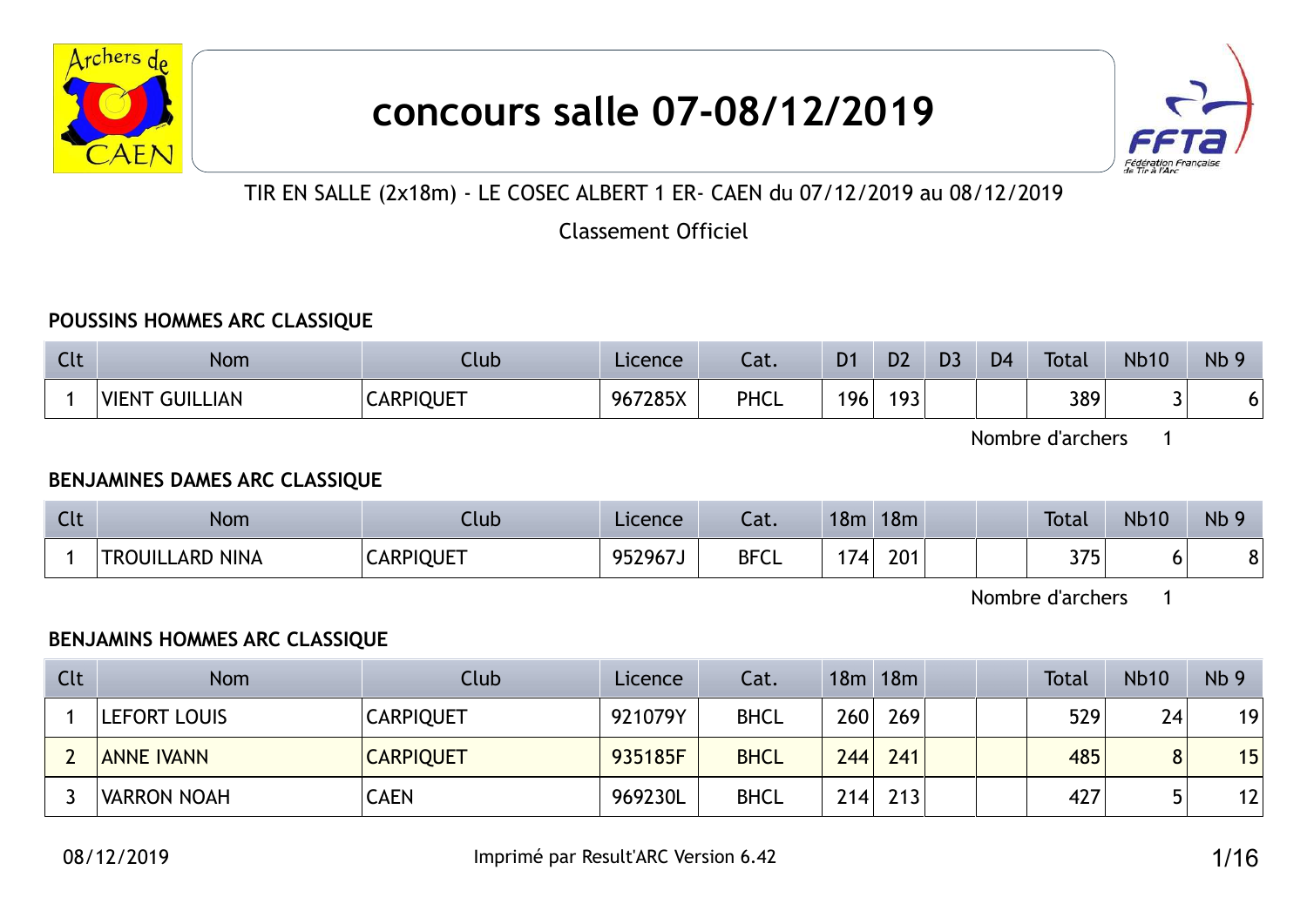|  | <b>HELYF</b><br>HOMA. | <b>LA DELIVRANDE</b><br><b>DOUVRES</b> | 938586C | <b>BHCL</b> | 74 | 198 |  | $\sqrt{2}$<br>. |  |  |  |
|--|-----------------------|----------------------------------------|---------|-------------|----|-----|--|-----------------|--|--|--|
|--|-----------------------|----------------------------------------|---------|-------------|----|-----|--|-----------------|--|--|--|

## MINIMES DAMES ARC CLASSIQUE

| Clt | <b>Nom</b>                  | Club                       | Licence | Cat.        | 18m | 18m |  | <b>Total</b> | <b>Nb10</b> | Nb <sub>9</sub> |
|-----|-----------------------------|----------------------------|---------|-------------|-----|-----|--|--------------|-------------|-----------------|
|     | <b>MALECKI MORGANE</b>      | <b>ST PIERRE SUR DIVES</b> | 946797C | MFCL        | 227 | 247 |  | 474          |             | 19              |
|     | <b>BUHOUR-FREMONT CELIA</b> | <b>ARGENCES</b>            | 971124V | <b>MFCL</b> | 154 | 182 |  | 336          |             |                 |

Nombre d'archers 2

## MINIMES HOMMES ARC CLASSIQUE

| Clt | <b>Nom</b>                  | Club                       | Licence | Cat.        |     | 18m 18m |  | <b>Total</b> | <b>Nb10</b>    | Nb <sub>9</sub> |
|-----|-----------------------------|----------------------------|---------|-------------|-----|---------|--|--------------|----------------|-----------------|
|     | <b>CLOCHARD CYPRIEN</b>     | <b>COURSEULLES SUR MER</b> | 922502V | <b>MHCL</b> | 255 | 250     |  | 505          | 9              | 21              |
|     | <b>BLIN SIMON</b>           | <b>CARPIQUET</b>           | 932988T | <b>MHCL</b> | 242 | 244     |  | 486          | 10             | 12              |
|     | <b>LALLIER ANTOINE</b>      | <b>FALAISE</b>             | 963087J | <b>MHCO</b> | 238 | 241     |  | 479          |                | 15              |
| 4   | <b>VIRAY ALEXIS</b>         | <b>FALAISE</b>             | 974878A | <b>MHCL</b> | 222 | 231     |  | 453          | $\overline{2}$ | 13              |
| 5   | <b>LEMIRE EWAN</b>          | <b>CAEN</b>                | 963707H | <b>MHCL</b> | 219 | 209     |  | 428          | 5              | 7 <sup>1</sup>  |
| 6   | <b>TROUILLARD NATHAN</b>    | <b>CARPIQUET</b>           | 952966H | <b>MHCL</b> | 186 | 201     |  | 387          |                | $\overline{4}$  |
|     | <b>SIMON-BAUDUIN MATHIS</b> | <b>CARPIQUET</b>           | 979706Y | <b>MHCL</b> | 172 | 205     |  | 377          | 3              | 6               |
| 8   | <b>MARCHESIN LEO-PAUL</b>   | <b>CARPIQUET</b>           | 947053F | <b>MHCL</b> | 192 | 178     |  | 370          | $\overline{2}$ | 9               |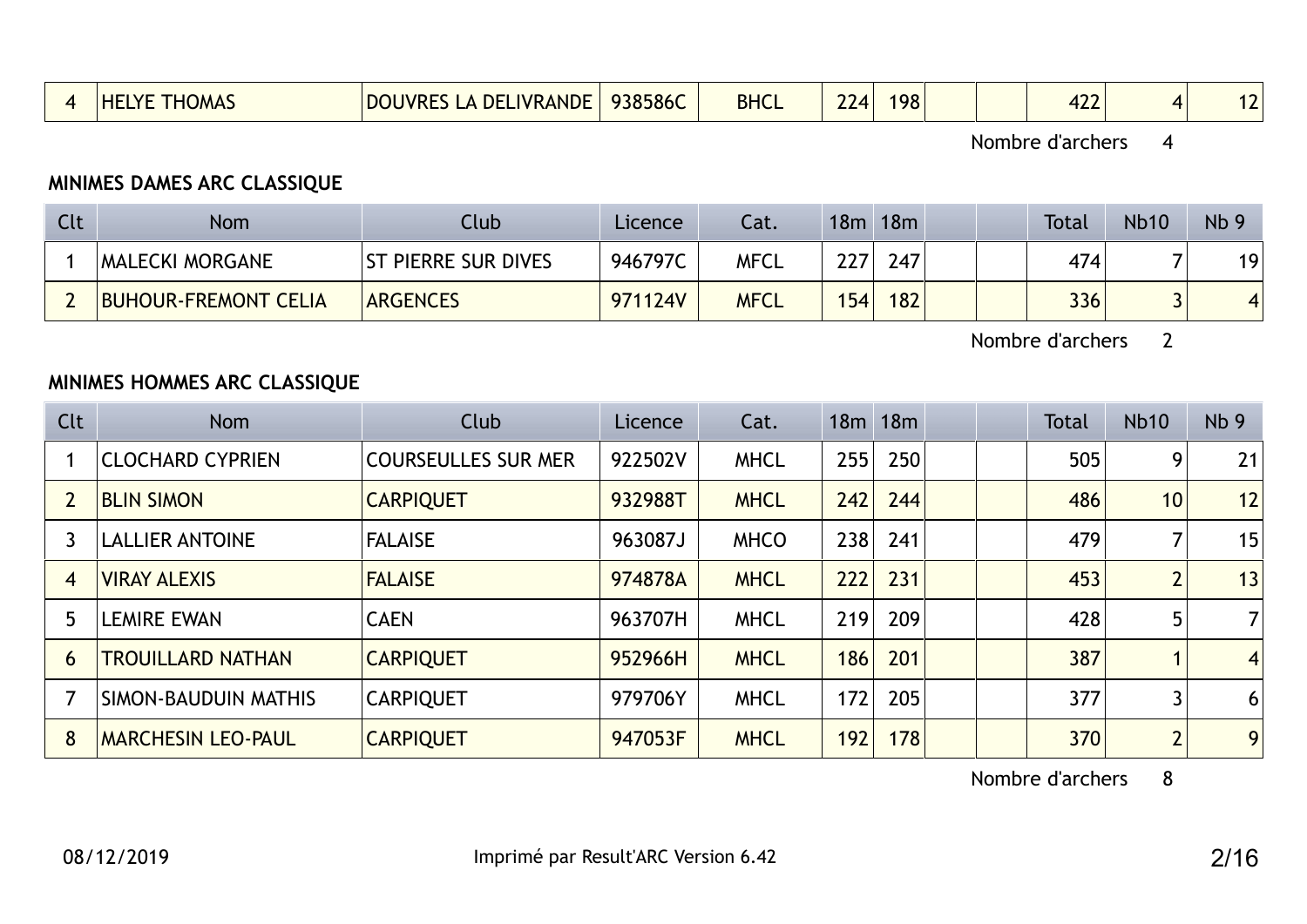## CADETTES DAMES ARC CLASSIQUE

| Clt            | <b>Nom</b>              | Club                            | Licence | Cat.        |     | 18m 18m |  | Total | <b>Nb10</b>    | Nb <sub>9</sub> |
|----------------|-------------------------|---------------------------------|---------|-------------|-----|---------|--|-------|----------------|-----------------|
|                | LEPAILLEUR AUDREY       | <b>THURY HARCOURT</b>           | 828645B | <b>CFCL</b> | 256 | 265     |  | 521   | 15             | 19              |
|                | <b>PAUTREL LAURE</b>    | <b>CARPIQUET</b>                | 869190X | <b>CFCL</b> | 228 | 226     |  | 454   | 8 <sup>1</sup> | 19              |
|                | <b>PAILLEUX LYNE</b>    | <b>HEROUVILLE SAINT CLAIR  </b> | 957651A | <b>CFCL</b> | 202 | 212     |  | 414   | 3              | 8               |
| $\overline{4}$ | <b>GUERIN ROMANE</b>    | <b>ARGENCES</b>                 | 975290Y | <b>CFCL</b> | 199 | 206     |  | 405   | 2 <sub>1</sub> | 12              |
|                | <b>BOUET INES</b>       | <b>CARPIQUET</b>                | 816645H | <b>CFCL</b> | 203 | 196     |  | 399   | 6              | 11              |
| 6              | <b>DELAHAYE CAMILLE</b> | <b>OUISTREHAM</b>               | 928529W | <b>CFCL</b> | 196 | 185     |  | 381   | 4              | $6 \mid$        |

Nombre d'archers 6

#### CADETS HOMMES ARC CLASSIQUE

| Clt | <b>Nom</b>               | Club            | Licence | Cat.        |     | 18m 18m |  | Total | <b>Nb10</b> | Nb <sub>9</sub> |
|-----|--------------------------|-----------------|---------|-------------|-----|---------|--|-------|-------------|-----------------|
|     | <b>MOISSERON NICOLAS</b> | <b>VIRE</b>     | 883144P | <b>CHCL</b> | 265 | 274     |  | 539   | 20          | 24              |
|     | <b>BASLY RAPHAEL</b>     | <b>ARGENCES</b> | 877675V | <b>CHCL</b> | 259 | 249     |  | 508   | 17          | 25              |
|     | <b>GIANI LONAN</b>       | <b>FALAISE</b>  | 870667C | <b>CHCL</b> | 210 | 212     |  | 422   |             | 9               |

Nombre d'archers 3

## JUNIORS DAMES ARC CLASSIQUE

| Clt | <b>Nom</b>            | Club              | Licence | Cat.        | 18m | 18m | <b>Total</b> | <b>Nb10</b> | Nb <sub>9</sub> |
|-----|-----------------------|-------------------|---------|-------------|-----|-----|--------------|-------------|-----------------|
|     | <b>OSMONT ALICE</b>   | <b>CARPIQUET</b>  | 916818S | <b>JFCL</b> | 276 | 267 | 543          | າາ<br>ŽΖ    | 21              |
|     | <b>MILANGE LOUISE</b> | <b>OUISTREHAM</b> | 808375U | <b>JFCL</b> | 233 | 201 | 434          | п           | 17 <sub>1</sub> |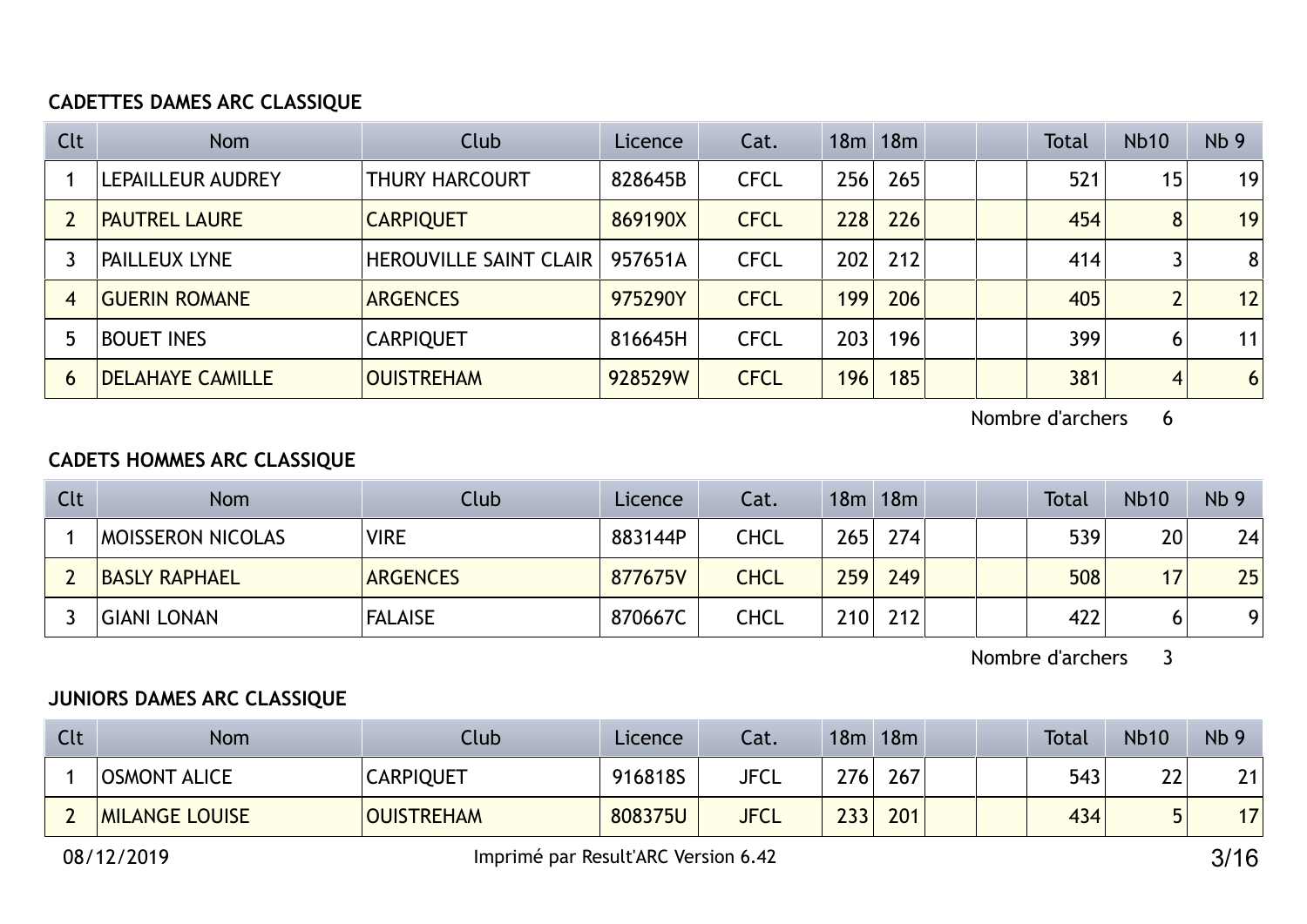|  | <b>CLARYCE</b><br>TEILLER<br><b>BOUT</b> | <b>SENT</b><br><b>CALN</b> | 966600C | $I = C$<br>ᆚ┙ ╵ | າ∩າ<br>ZUZ. | 210 <sup>1</sup> |  | $\overline{\phantom{a}}$<br>. |  |  |
|--|------------------------------------------|----------------------------|---------|-----------------|-------------|------------------|--|-------------------------------|--|--|
|--|------------------------------------------|----------------------------|---------|-----------------|-------------|------------------|--|-------------------------------|--|--|

## JUNIORS HOMMES ARC CLASSIQUE

| Clt | <b>Nom</b>               | Club                       | Licence | Cat.        |     | 18m 18m |  | <b>Total</b> | <b>Nb10</b> | Nb <sub>9</sub> |
|-----|--------------------------|----------------------------|---------|-------------|-----|---------|--|--------------|-------------|-----------------|
|     | <b>SIMON NICOLAS</b>     | <b>CARPIQUET</b>           | 865782T | <b>JHCL</b> | 266 | 273     |  | 539          | 17          | 31              |
|     | <b>ROGER JULES</b>       | <b>VIRE</b>                | 849202W | <b>JHCL</b> | 248 | 268     |  | 516          | 12          | 22              |
|     | <b>MATHIEU MATTEO</b>    | <b>LISIEUX</b>             | 919177F | <b>JHCL</b> | 248 | 247     |  | 495          | 15          | 15              |
|     | <b>CLOCHARD BAPTISTE</b> | <b>COURSEULLES SUR MER</b> | 824846X | <b>JHCL</b> | 248 | 232     |  | 480          | 8           | 20              |
|     | <b>ROBILLARD ROMAIN</b>  | <b>CARPIQUET</b>           | 866069E | <b>JHCL</b> | 207 | 182     |  | 389          | 6           | 7               |

Nombre d'archers 5

## SENIORS 1 DAMES ARC CLASSIQUE

| Clt | <b>Nom</b>                | Club                        | Licence | Cat.               |     | 18m 18m |  | <b>Total</b> | <b>Nb10</b>       | Nb <sub>9</sub> |
|-----|---------------------------|-----------------------------|---------|--------------------|-----|---------|--|--------------|-------------------|-----------------|
|     | PEREGRAIN MARIE           | <b>MERVILLE FRANCEVILLE</b> | 882493G | S1FCL              | 259 | 266     |  | 525          | 16                | 25              |
|     | <b>BLONDEL AMELIE</b>     | NOTRE DAME DE GRAVEN        | 679312H | S1FCL              | 246 | 267     |  | 513          | 25                | 20              |
|     | <b>LECOQ MARIE-HELENE</b> | <b>CARPIQUET</b>            | 916339W | S <sub>1</sub> FCL | 250 | 227     |  | 477          | $12 \overline{ }$ | 14              |
| 4   | <b>LEBON ELISE</b>        | <b>CAEN</b>                 | 941467J | S1FCL              | 230 | 215     |  | 445          | $\overline{4}$    | 9 <sub>1</sub>  |
|     | <b>AUDURIER JENNIFER</b>  | <b>BAYEUX</b>               | 925413J | S <sub>1</sub> FCL | 220 | 218     |  | 438          | 8                 | 10              |
| 6   | <b>GARNIER AURELIE</b>    | <b>CAEN</b>                 | 966981S | <b>S1FCL</b>       | 214 | 213     |  | 427          | $\overline{4}$    | 13              |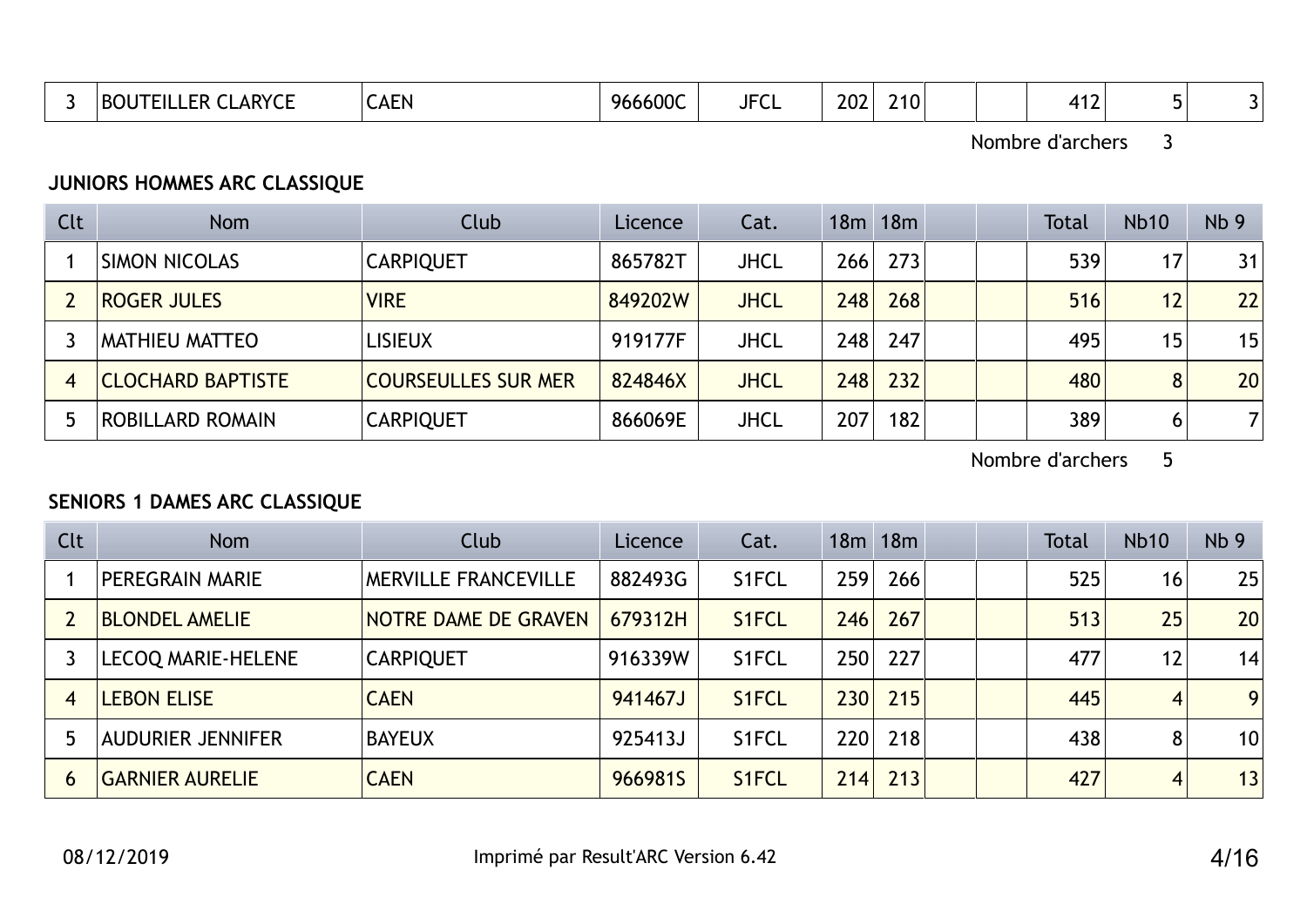| <b>_ISE</b><br><b>PFI</b><br>FN. | <b>VIRE</b><br><b>CONDE</b><br>: Sur | 993859G | S1FCO | 209 | 242<br>נ ו | 1つつ<br>4LL | .⊿ |
|----------------------------------|--------------------------------------|---------|-------|-----|------------|------------|----|
| <b>JULIE</b><br>OUR<br>LA(       | <b>ARGENCES</b>                      | 710142U | S1FCL | 28  |            | 28         |    |

# SENIORS 1 HOMMES ARC CLASSIQUE

| Clt            | <b>Nom</b>               | Club                       | Licence | Cat.               |     | 18m 18m |  | <b>Total</b> | <b>Nb10</b>    | Nb <sub>9</sub> |
|----------------|--------------------------|----------------------------|---------|--------------------|-----|---------|--|--------------|----------------|-----------------|
|                | <b>MEYER PASCAL</b>      | DOUVRES LA DELIVRANDE      | 649972S | S1HCL              | 260 | 263     |  | 523          | 16             | 18              |
| $2^{\circ}$    | <b>RIOULT ANTHONY</b>    | NOTRE DAME DE GRAVEN       | 403464Y | S1HCL              | 249 | 253     |  | 502          | 13             | 21              |
| $\mathbf{3}$   | <b>HEBERT DAMIEN</b>     | <b>CAEN</b>                | 785039D | S1HCL              | 249 | 252     |  | 501          | 9              | 21              |
| 4              | <b>LORENCE JULIEN</b>    | <b>VERSON</b>              | 880057J | S1HCL              | 248 | 247     |  | 495          | 8              | 21              |
| 5              | <b>LESELLIER LAURENT</b> | <b>VERSON</b>              | 959350X | S1HCL              | 233 | 238     |  | 471          | 8              | 14              |
| 6              | <b>MOTREFF NICOLAS</b>   | <b>CAEN</b>                | 637890J | S1HCL              | 235 | 231     |  | 466          | 16             | 11              |
| $\overline{7}$ | LEFEBVRE GUILLAUME       | <b>CARPIQUET</b>           | 426100C | S1HCL              | 230 | 235     |  | 465          |                | 20              |
| 8              | <b>LACOLLEY FRANCOIS</b> | <b>CARPIQUET</b>           | 940818D | S1HCL              | 232 | 225     |  | 457          | 5 <sup>5</sup> | 15              |
| 9              | <b>BENOIST MARKYANN</b>  | DOUVRES LA DELIVRANDE      | 941077K | S1HCL              | 204 | 239     |  | 443          | $\overline{7}$ | 15              |
| 10             | <b>DURAND JULIEN</b>     | <b>CAEN</b>                | 969278N | S <sub>1</sub> HCL | 215 | 192     |  | 407          | 5 <sup>5</sup> | 8               |
| 11             | <b>GOUPIL YOANN</b>      | <b>BAYEUX</b>              | 628446U | S1HCL              | 194 | 139     |  | 333          | 4              | 8 <sup>°</sup>  |
| 12             | <b>JOUAN ADRIEN</b>      | <b>FONTENAY LE MARMION</b> | 597671T | S1HCL              | 243 |         |  | 243          | $\overline{3}$ | $7\vert$        |
| 13             | LE CLERC CONSTANT        | <b>CAEN</b>                | 983595A | S1HCL              | 106 | 128     |  | 234          |                | $\mathbf{2}$    |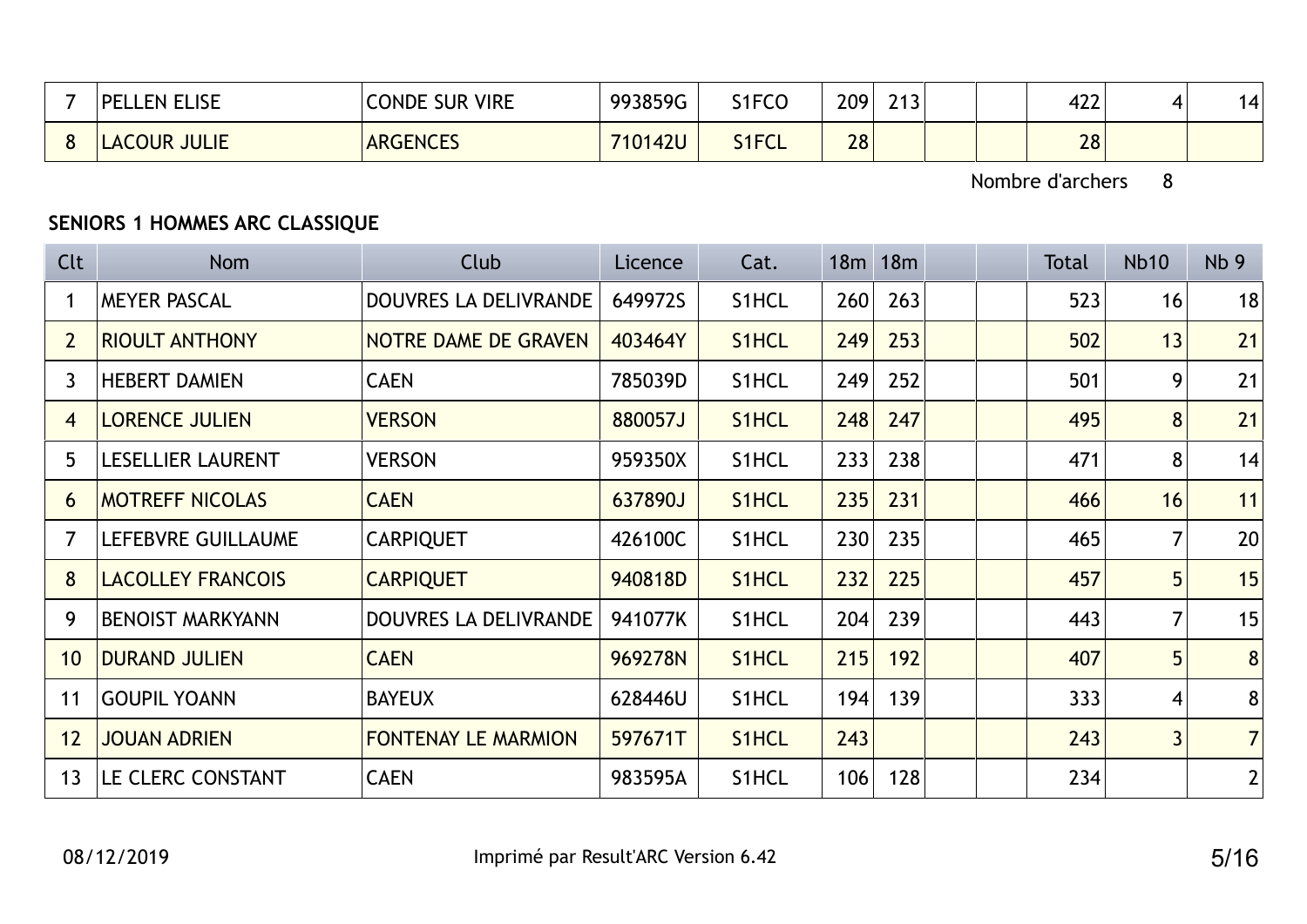## SENIORS 2 DAMES ARC CLASSIQUE

| <b>Clt</b>     | <b>Nom</b>                 | Club                        | Licence | Cat.               |     | 18m 18m |  | <b>Total</b> | <b>Nb10</b>             | Nb <sub>9</sub> |
|----------------|----------------------------|-----------------------------|---------|--------------------|-----|---------|--|--------------|-------------------------|-----------------|
|                | <b>FRIEDRICH ISABELLE</b>  | <b>MERVILLE FRANCEVILLE</b> | 670980B | S <sub>2</sub> FCL | 258 | 245     |  | 503          | 17                      | 14              |
| $\overline{2}$ | <b>DUPONT MARIE-LAURE</b>  | <b>FALAISE</b>              | 782121G | S <sub>2</sub> FCL | 243 | 246     |  | 489          | 8                       | 22              |
| $\mathbf{3}$   | <b>COSSALTER ALEXANDRA</b> | <b>VILLERS SUR MER</b>      | 954330R | S2FCL              | 232 | 249     |  | 481          | 8                       | 18              |
| 4              | <b>BEUVE SOLVEIG</b>       | <b>ARGENCES</b>             | 694847U | S2FCL              | 239 | 235     |  | 474          | 6                       | 18              |
| 5              | <b>LAURENCE SYLVIANE</b>   | <b>FONTENAY LE MARMION</b>  | 754738T | S2FCL              | 250 | 222     |  | 472          | 10 <sup>°</sup>         | 14              |
| 6              | <b>BROSSARD CHRISTELLE</b> | <b>LE MANS</b>              | 792082J | S <sub>2</sub> FCL | 239 | 227     |  | 466          | 9                       | 15              |
| $\overline{7}$ | <b>LEMARIE SABRINA</b>     | <b>VILLERS SUR MER</b>      | 919406E | S2FCL              | 238 | 226     |  | 464          | 11                      | 10              |
| 8              | LE CALVEZ-BESNARD KATIA    | <b>COURSEULLES SUR MER</b>  | 747969K | S <sub>2</sub> FCL | 226 | 225     |  | 451          | 7 <sup>1</sup>          | 10              |
| 9              | <b>POISSON NATHALIE</b>    | <b>CARPIQUET</b>            | 931214P | S2FCL              | 233 | 215     |  | 448          | $\overline{7}$          | 13              |
| 10             | <b>CARVILLE VALERIE</b>    | <b>CAEN</b>                 | 929504F | S <sub>2</sub> FCL | 208 | 223     |  | 431          | 8                       | 10              |
| 11             | PAUTREL ANNIE              | <b>CARPIQUET</b>            | 909571P | S2FCL              | 208 | 216     |  | 424          | 6                       | 13              |
| 12             | <b>SALLES CELINE</b>       | <b>FONTENAY LE MARMION</b>  | 890015H | S2FCL              | 221 | 201     |  | 422          | 5                       | 9               |
| 13             | <b>REYNAUD LAURENCE</b>    | <b>CARPIQUET</b>            | 854281S | S2FCL              | 201 | 218     |  | 419          | $\overline{\mathbf{4}}$ | 6               |
| 14             | <b>ROUSSELET ELISABETH</b> | <b>CAEN</b>                 | 598229Z | S <sub>2</sub> FCL | 209 | 208     |  | 417          | $\overline{4}$          | 10              |
| 15             | <b>LACOUR SONIA</b>        | <b>ARGENCES</b>             | 791033U | S2FCL              | 187 | 214     |  | 401          | 7 <sup>1</sup>          | 10              |
| 16             | <b>LAVERGNE CATHERINE</b>  | <b>MERVILLE FRANCEVILLE</b> | 872646D | S <sub>2</sub> FCL | 140 | 143     |  | 283          |                         | 7 <sup>1</sup>  |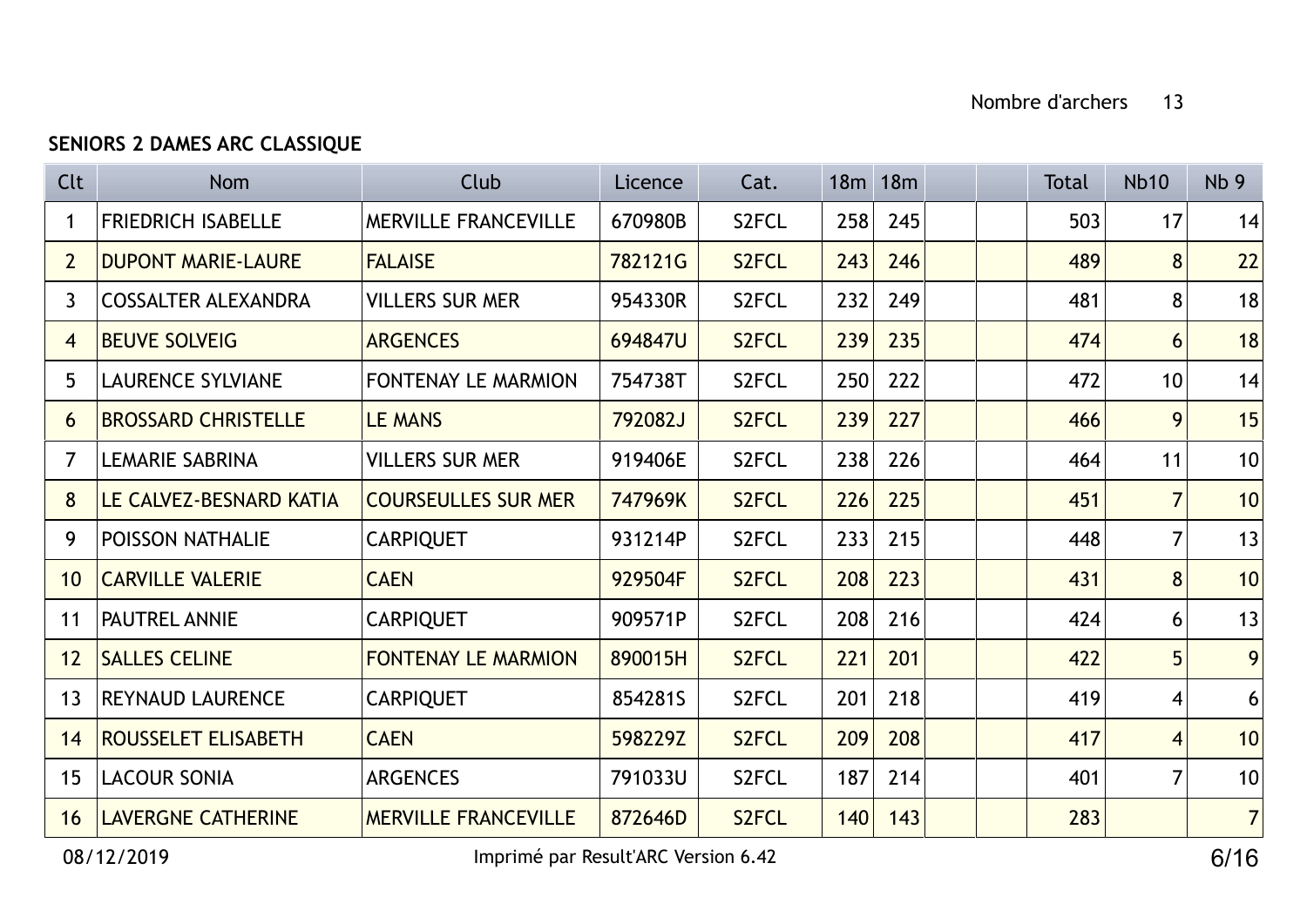# SENIORS 2 HOMMES ARC CLASSIQUE

| Clt             | <b>Nom</b>                    | Club                          | Licence | Cat.  | D <sub>1</sub> | D <sub>2</sub> | D <sub>3</sub> | D <sub>4</sub> | <b>Total</b> | <b>Nb10</b>    | Nb <sub>9</sub> |
|-----------------|-------------------------------|-------------------------------|---------|-------|----------------|----------------|----------------|----------------|--------------|----------------|-----------------|
|                 | <b>DUREL THIERRY</b>          | <b>ST PIERRE SUR DIVES</b>    | 672102W | S2HCL | 276            | 277            |                |                | 553          | 23             | 28              |
| $2^{\circ}$     | <b>CAPDEVILA PHILIPPE</b>     | <b>OUISTREHAM</b>             | 914836M | S2HCL | 273            | 264            |                |                | 537          | 20             | 23              |
| $\mathbf{3}$    | <b>GUESDON OLIVIER</b>        | <b>CAEN</b>                   | 701655U | S2HCL | 267            | 269            |                |                | 536          | 22             | 19              |
| 4               | <b>VANDER CRUYSSEN THOMAS</b> | <b>BAYEUX</b>                 | 965061E | S2HCL | 259            | 270            |                |                | 529          | 17             | 24              |
| 5               | <b>ETARD CHRISTOPHE</b>       | <b>CAEN</b>                   | 811327C | S2HCL | 273            | 255            |                |                | 528          | 20             | 20              |
| 6               | <b>FLANDRIN PHILIPPE</b>      | <b>MERVILLE FRANCEVILLE</b>   | 901235D | S2HCL | 255            | 263            |                |                | 518          | 11             | 29              |
| $\overline{7}$  | <b>GOSSELIN JEROME</b>        | <b>LISIEUX</b>                | 926874X | S2HCL | 258            | 259            |                |                | 517          | 11             | 32              |
| 8               | <b>PAILLEUX MICHAEL</b>       | <b>HEROUVILLE SAINT CLAIR</b> | 957648X | S2HCL | 249            | 248            |                |                | 497          | 13             | 17              |
| 9               | <b>BALLY STEPHANE</b>         | <b>CAEN</b>                   | 941479X | S2HCL | 263            | 231            |                |                | 494          | 12             | 17              |
| 10 <sup>°</sup> | <b>DELAHAYE DAVID</b>         | <b>OUISTREHAM</b>             | 912929P | S2HCL | 244            | 246            |                |                | 490          | 7 <sup>1</sup> | 19              |
| 11              | <b>BOUCE DAVID</b>            | <b>ARGENCES</b>               | 878677J | S2HCL | 253            | 230            |                |                | 483          | $\overline{7}$ | 18              |
| 12              | <b>LAIR CLAUDE</b>            | <b>LISIEUX</b>                | 960077M | S2HCL | 246            | 236            |                |                | 482          | 6              | 16              |
| 13              | <b>QUEILLE JEAN LUC</b>       | <b>COURSEULLES SUR MER</b>    | 895815M | S2HCL | 232            | 244            |                |                | 476          | 12             | 10              |
| 14              | <b>BASLY BENOIT</b>           | <b>ST PIERRE SUR DIVES</b>    | 448032S | S2HCL | 233            | 240            |                |                | 473          | 9              | 18              |
| 15              | <b>DESJARDINS GUILLAUME</b>   | <b>ARGENTAN</b>               | 932339M | S2HCL | 236            | 234            |                |                | 470          | 11             | 14              |
| 16              | <b>DEGUETTE DIDIER</b>        | <b>CAEN</b>                   | 941438C | S2HCL | 235            | 234            |                |                | 469          | 7 <sup>1</sup> | 13              |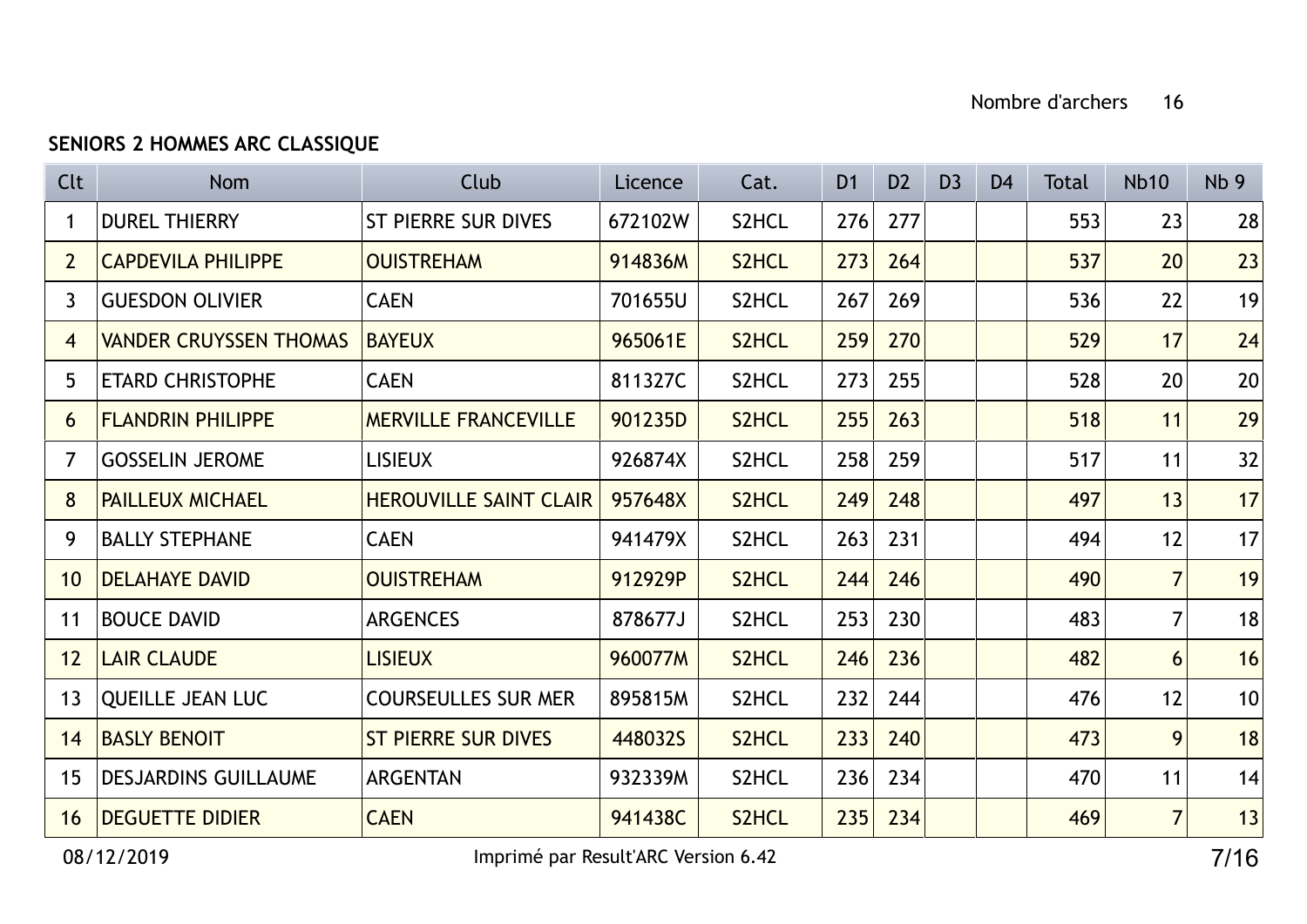| 17 | <b>RICHARD MICKAEL</b>   | <b>FALAISE</b>             | 900009W | S2HCL              | 228 | 237 |  | 465 | 9              | 14 <sub>1</sub> |
|----|--------------------------|----------------------------|---------|--------------------|-----|-----|--|-----|----------------|-----------------|
| 18 | <b>BERTHET ANDRE</b>     | <b>OUISTREHAM</b>          | 889166K | S2HCL              | 240 | 220 |  | 460 | 8              | 8               |
| 19 | <b>REZONVILLE GILLES</b> | <b>VERSON</b>              | 913376A | S2HCL              | 225 | 233 |  | 458 |                | 14              |
| 20 | <b>MATHIEU MARC</b>      | <b>LISIEUX</b>             | 826986Y | S2HCL              | 229 | 220 |  | 449 |                | 15              |
| 21 | <b>MEZERAY BERTRAND</b>  | <b>ARGENCES</b>            | 311924Y | S2HCL              | 208 | 240 |  | 448 | 6              | 14              |
| 22 | <b>YVETOT BASTIEN</b>    | <b>VERSON</b>              | 959352Z | S2HCL              | 229 | 218 |  | 447 | 5              | 8               |
| 23 | <b>PALY OLIVIER</b>      | <b>FONTENAY LE MARMION</b> | 800914J | S2HCL              | 224 | 197 |  | 421 | 11             | 11              |
| 24 | <b>VALLEE SEBASTIEN</b>  | <b>CAEN</b>                | 941476U | S <sub>2</sub> HCL | 192 | 189 |  | 381 | $\overline{3}$ | 10 <sub>1</sub> |

## SENIORS 3 DAMES ARC CLASSIQUE

| Clt | <b>Nom</b>              | Club                   | Licence | Cat.  | 18m | 18m |  | <b>Total</b> | <b>Nb10</b> | Nb <sub>9</sub> |
|-----|-------------------------|------------------------|---------|-------|-----|-----|--|--------------|-------------|-----------------|
|     | <b>BUFFET SYLVIANE</b>  | LISIEUX                | 878899A | S3FCL | 712 | 232 |  | 445          |             | 14.             |
|     | <b>MURAIL FRANCOISE</b> | <b>VILLERS SUR MER</b> | 827827M | S3FCL | 212 | 222 |  | 434          |             |                 |

Nombre d'archers 2

## SENIORS 3 HOMMES ARC CLASSIQUE

| Clt | <b>Nom</b>             | Club        | Licence | Cat.  | 18m | 18m |  | <b>Total</b> | <b>Nb10</b>    | Nb <sub>9</sub> |
|-----|------------------------|-------------|---------|-------|-----|-----|--|--------------|----------------|-----------------|
|     | DUBOSQ GILLES          | <b>VIRE</b> | 598934R | S3HCL | 266 | 262 |  | 528          | 16             | ר ר<br>L I      |
|     | <b>DURAND PHILIPPE</b> | <b>CAEN</b> | 466148H | S3HCL | 261 | 251 |  | 512          | $\overline{L}$ | 20              |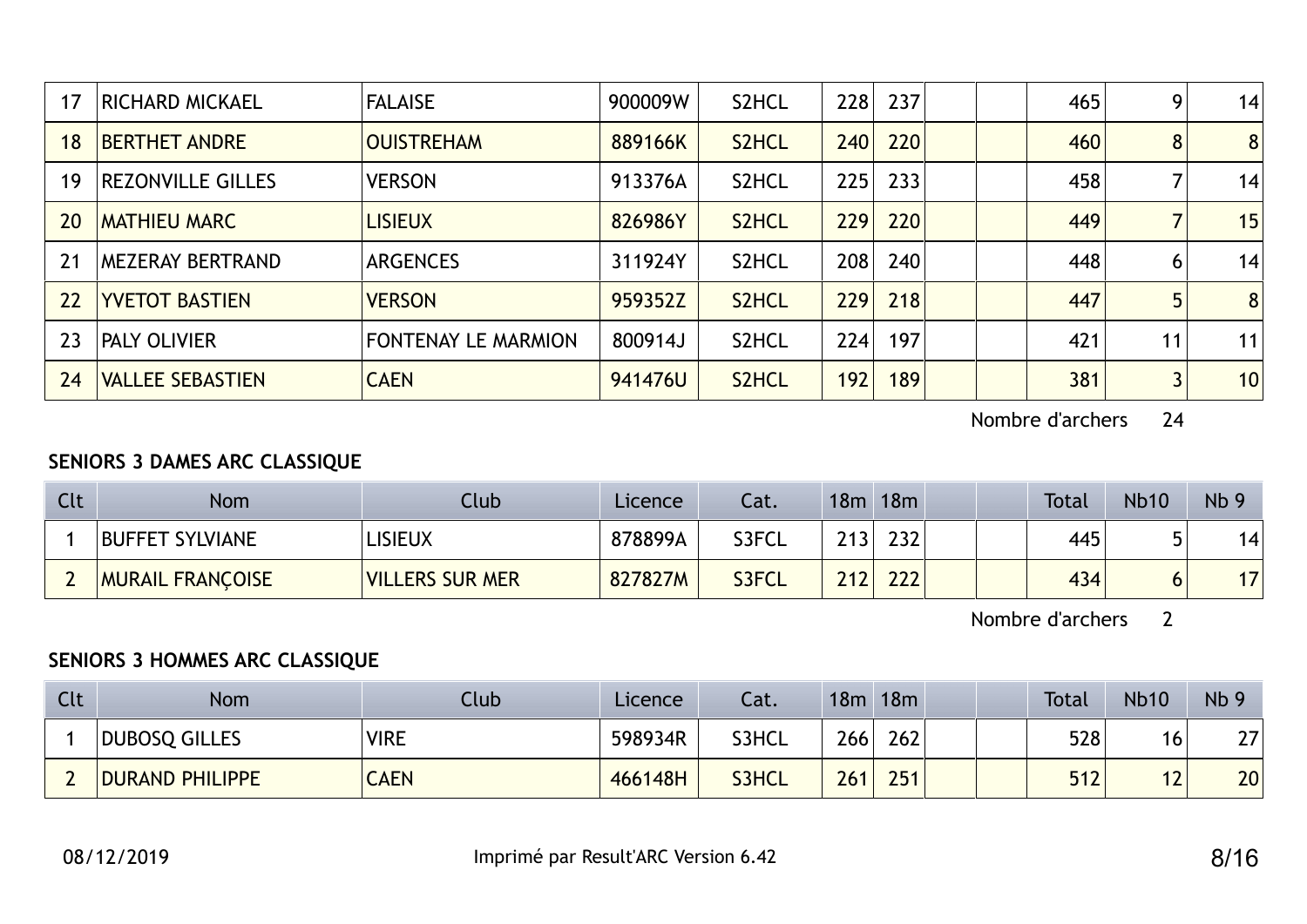| $\mathbf{3}$   | <b>VALLEE JEAN PAUL</b>     | <b>CAEN</b>                  | 275539Z | S3HCL | 262<br>245 | 507 | 15             | 18        |
|----------------|-----------------------------|------------------------------|---------|-------|------------|-----|----------------|-----------|
| $\overline{4}$ | <b>LATUR GILLES</b>         | <b>BAYEUX</b>                | 921984G | S3HCL | 256<br>251 | 507 | 12             | 21        |
| 5              | <b>SORIN HUBERT</b>         | <b>VERSON</b>                | 838475L | S3HCL | 245<br>255 | 500 | 8              | 27        |
| 6              | <b>JEANNE DIDIER</b>        | <b>FONTENAY LE MARMION</b>   | 954708B | S3HCL | 255<br>242 | 497 | 9              | 20        |
| $\overline{7}$ | <b>PERRON GUY</b>           | <b>ST HILAIRE DU HARCOUE</b> | 867254T | S3HCL | 257<br>236 | 493 | 9              | 19        |
| 8              | <b>FAUCON ALAIN</b>         | <b>ARGENCES</b>              | 374774N | S3HCL | 242<br>248 | 490 | 12             | 19        |
| 9              | <b>HAUTEUR MARC</b>         | <b>CARPIQUET</b>             | 717062R | S3HCL | 241<br>249 | 490 | 5              | 26        |
| 10             | <b>DELAMARCHE MICHEL</b>    | <b>ST PIERRE SUR DIVES</b>   | 040881L | S3HCL | 237<br>248 | 485 | $\overline{7}$ | 17        |
| 11             | <b>GELHAY MICHEL</b>        | <b>VERSON</b>                | 270658U | S3HCL | 242<br>240 | 482 | 13             | 11        |
| 12             | <b>BARON PATRICK</b>        | <b>BAYEUX</b>                | 921978A | S3HCL | 234<br>248 | 482 | 8              | 20        |
| 13             | <b>VAUTIER MARCEL</b>       | <b>MERVILLE FRANCEVILLE</b>  | 895277C | S3HCL | 238<br>243 | 481 | 8              | 15        |
| 14             | <b>CORTES JOSE LUIS</b>     | <b>OUISTREHAM</b>            | 869185S | S3HCL | 233<br>243 | 476 | 8              | 18        |
| 15             | <b>JEANNE GERARD</b>        | <b>CAEN</b>                  | 381088B | S3HCL | 226<br>246 | 472 | 9              | 11        |
| 16             | <b>GORGE PHILIPPE</b>       | <b>CAEN</b>                  | 845572A | S3HCL | 228<br>238 | 466 | 10             | 10        |
| 17             | <b>LANCON FRANCK</b>        | <b>VERSON</b>                | 415435K | S3HCL | 225<br>239 | 464 | 8              | 14        |
| 18             | <b>TRAVERT JOEL</b>         | <b>OUISTREHAM</b>            | 855844R | S3HCL | 230<br>228 | 458 | 5              | 15        |
| 19             | <b>GUINCESTRE FABRICE</b>   | <b>ARGENCES</b>              | 826754W | S3HCL | 228<br>219 | 447 | 9              | 11        |
| 20             | <b>NOEL GERARD</b>          | <b>ARGENCES</b>              | 267693W | S3HCL | 229<br>215 | 444 | 8              | 13        |
| 21             | <b>LEBREUILLY DOMINIQUE</b> | <b>BAYEUX</b>                | 793136E | S3HCL | 222<br>215 | 437 | 8              | $\pmb{8}$ |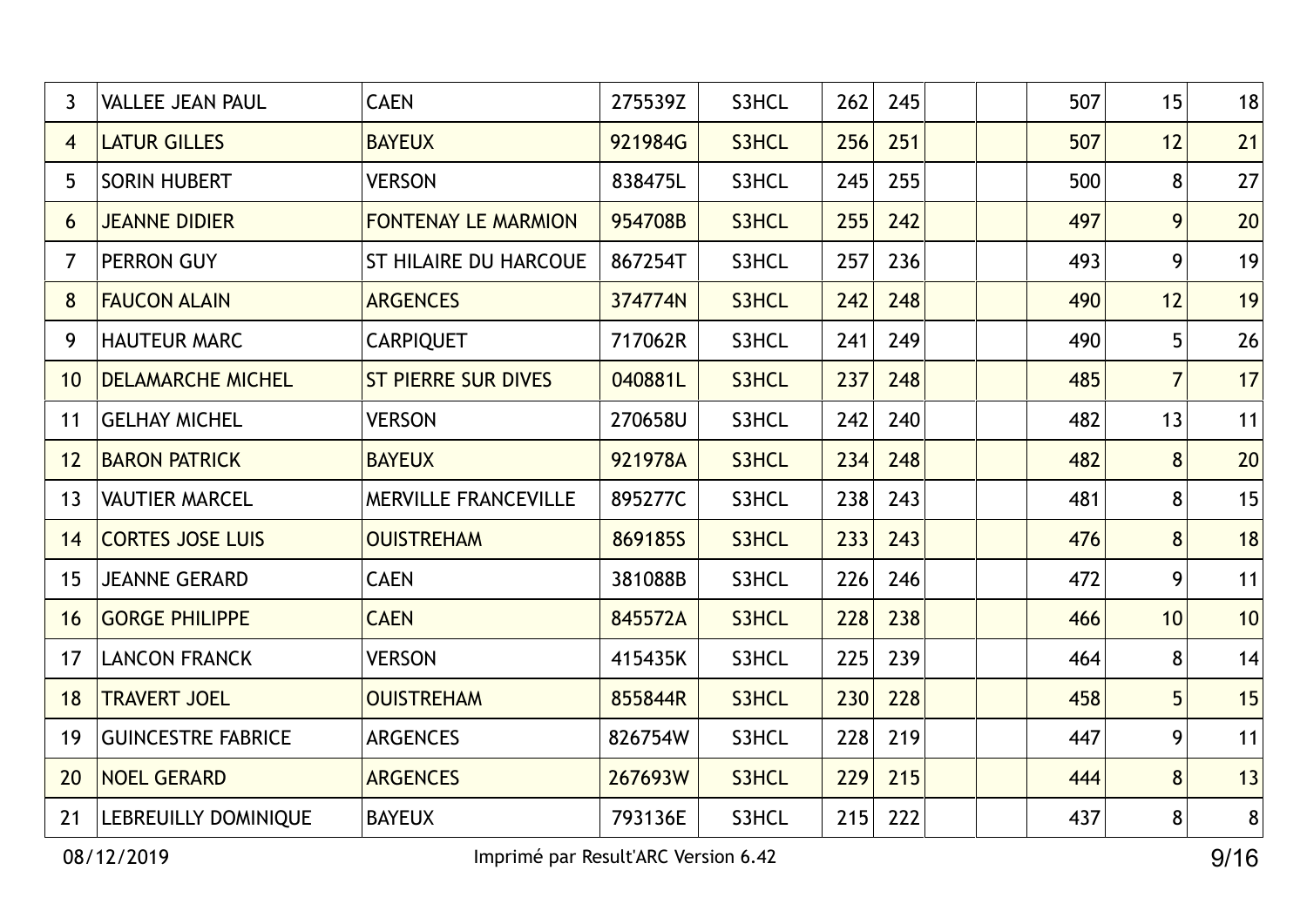| 22 | <b>BOCE JEAN MARC</b>        | <b>CARPIQUET</b>           | 790318S | S3HCL | 224 | 211 |  | 435 | 6 | 13             |
|----|------------------------------|----------------------------|---------|-------|-----|-----|--|-----|---|----------------|
| 23 | <b>FOUET NOEL</b>            | <b>LISIEUX</b>             | 968019V | S3HCL | 222 | 207 |  | 429 |   | 9              |
| 24 | <b>ALLART JEAN-PIERRE</b>    | <b>VERSON</b>              | 863942T | S3HCL | 205 | 194 |  | 399 |   | 9              |
| 25 | <b>BLAISON MICHEL</b>        | <b>COURSEULLES SUR MER</b> | 881227F | S3HCL | 189 | 203 |  | 392 | 4 | 11             |
| 26 | <b>VERITE BERNARD</b>        | <b>COURSEULLES SUR MER</b> | 778203Y | S3HCL | 179 | 210 |  | 389 | 5 | $\overline{7}$ |
| 27 | <b>PRINGAULT JEAN-CLAUDE</b> | <b>OUISTREHAM</b>          | 801384V | S3HCL | 167 | 221 |  | 388 | 6 | 11             |
| 28 | <b>BONILLO ROBERT</b>        | <b>BAYEUX</b>              | 753455Y | S3HCL | 107 |     |  | 107 |   |                |

#### CADETTES DAMES ARC A POULIES

| <b>Clt</b> | <b>Nom</b>                   | .lub          | Licence                   | ົ <u>າ</u> 1<br>-al. | 18m | 18m | <b>Total</b> | <b>Nb10</b> | Nb 9                 |
|------------|------------------------------|---------------|---------------------------|----------------------|-----|-----|--------------|-------------|----------------------|
|            | ROMANE<br><b>DEL</b><br>_AYE | <b>VERSON</b> | Q20111Y<br>$\overline{1}$ | CECC<br>しし しし        | 268 | 256 | 524          |             | $\sim$ $\sim$<br>، ر |

Nombre d'archers 1

#### JUNIORS HOMMES ARC A POULIES

| Clt | <b>Nom</b>                    | Club                       | Licence | Cat.        | 18m | 18m | <b>Total</b> | <b>Nb10</b> | Nb <sub>9</sub> |
|-----|-------------------------------|----------------------------|---------|-------------|-----|-----|--------------|-------------|-----------------|
|     | <b>FONTAINE DAMIEN</b>        | <b>CARPIQUET</b>           | 811195J | <b>JHCO</b> | 276 | 274 | 550          | . .         | 36              |
|     | <b>JOCELIN</b><br><b>PALY</b> | <b>FONTENAY LE MARMION</b> | 793134C | <b>JHCO</b> | 270 | 268 | 538          | 24          | 28              |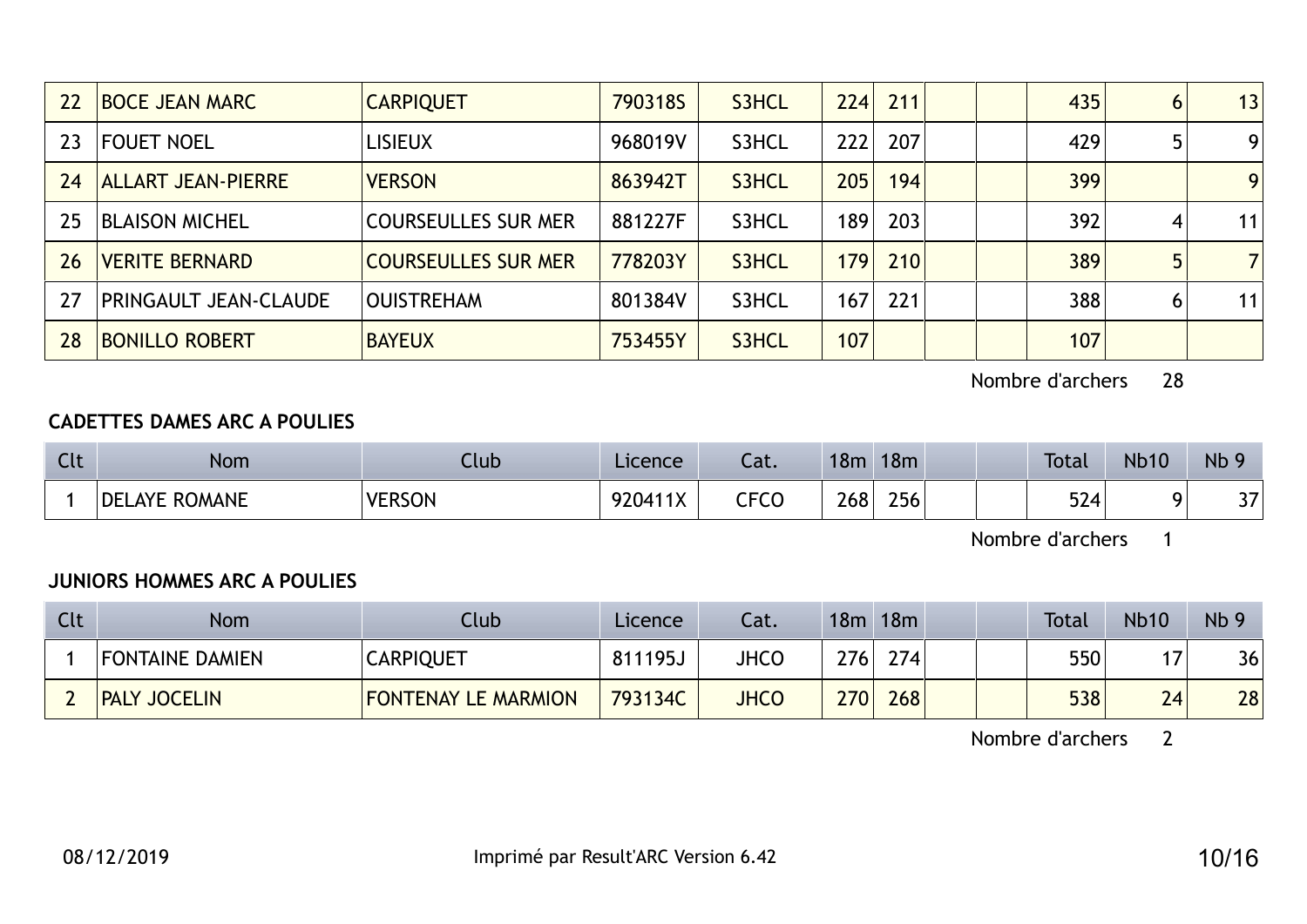#### SENIORS 1 DAMES ARC A POULIES

| $\sim$<br><b>CLC</b> | Nom                        | Llub                          | Licence | cal.         | 18m        | 18m |  | <b>Total</b> | <b>Nb10</b>   | <b>Nb</b> |
|----------------------|----------------------------|-------------------------------|---------|--------------|------------|-----|--|--------------|---------------|-----------|
|                      | LAETITIA<br>LECARPENTIER I | <b>PIERRE SUR DIVES</b><br>ST | 792556Z | <b>S1FCr</b> | <b>279</b> | 276 |  | 555          | $\sim$<br>ZO. | 31        |

Nombre d'archers 1

#### SENIORS 1 HOMMES ARC A POULIES

| Clt | <b>Nom</b>                     | Club                       | Licence | Cat.               |      | 18m 18m |  | <b>Total</b> | <b>Nb10</b> | Nb <sub>9</sub> |
|-----|--------------------------------|----------------------------|---------|--------------------|------|---------|--|--------------|-------------|-----------------|
|     | <b>GADEAU ANTOINE</b>          | <b>SEES</b>                | 750944U | S <sub>1</sub> HCO | 287  | 286     |  | 573          | 34          | 25              |
|     | <b>ENGELS THOMAS</b>           | <b>COURSEULLES SUR MER</b> | 702538D | S <sub>1</sub> HCO | 277  | 277     |  | 554          | 16          | 42              |
|     | <b>VILLEROY JEAN-SEBASTIEN</b> | <b>ARGENCES</b>            | 690137Z | S <sub>1</sub> HCO | 280  | 273     |  | 553          | 15          | 43              |
|     | <b>DEROEUX CYRIL</b>           | <b>CAEN</b>                | 897474R | S <sub>1</sub> HCO | 2551 | 235     |  | 490          | 6           | 26              |

Nombre d'archers 4

#### SENIORS 2 DAMES ARC A POULIES

| Clt            | <b>Nom</b>               | Club                       | Licence | Cat.               |     | 18m 18m |  | <b>Total</b> | <b>Nb10</b> | Nb <sub>9</sub> |
|----------------|--------------------------|----------------------------|---------|--------------------|-----|---------|--|--------------|-------------|-----------------|
|                | <b>DARCILLON CECILE</b>  | <b>LONS LE SAUNIER</b>     | 771397A | S <sub>2</sub> FCO | 280 | 281     |  | 561          | 21          | 39              |
|                | LE MARCHAND MAGALI       | <b>ST PIERRE SUR DIVES</b> | 742397D | S <sub>2</sub> FCO | 279 | 275     |  | 554          | 18          | 40              |
|                | <b>ROTROU ANNE MARIE</b> | <b>CARPIQUET</b>           | 909835B | S <sub>2</sub> FCO | 275 | 273     |  | 548          | 12          | 44              |
| $\overline{4}$ | <b>POULINGUE VALERIE</b> | <b>ST PIERRE SUR DIVES</b> | 814319E | S <sub>2</sub> FCO | 276 | 271     |  | 547          | 12          | 43              |
|                | <b>CHEREL DOMINIQUE</b>  | <b>ST PIERRE SUR DIVES</b> | 971974U | S <sub>2</sub> FCO | 271 | 274     |  | 545          | 14          | 38              |
| $\mathbf b$    | <b>BASLY CATHERINE</b>   | <b>ST PIERRE SUR DIVES</b> | 954639B | S <sub>2</sub> FCO | 264 | 262     |  | 526          | 8           | 33              |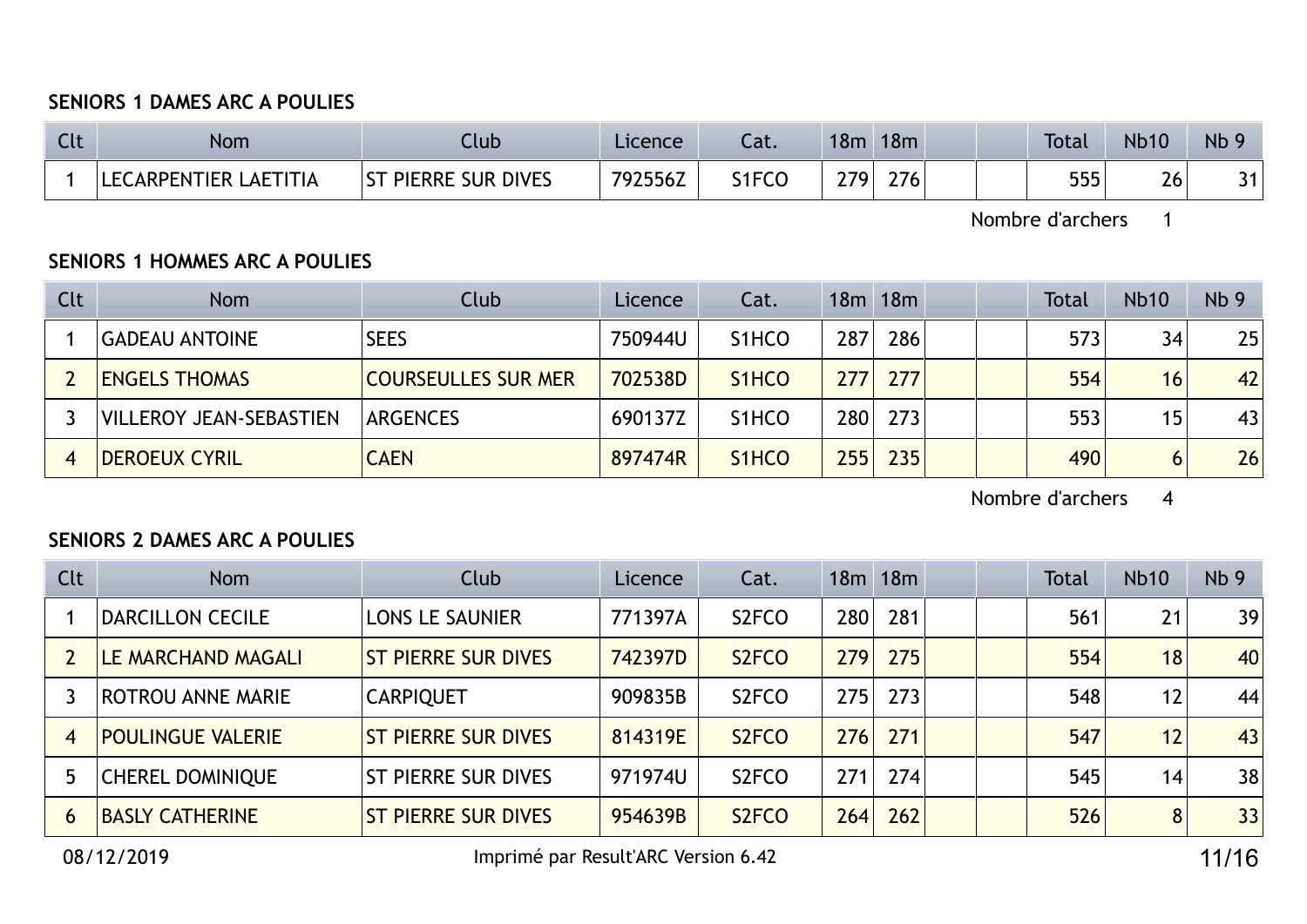## SENIORS 2 HOMMES ARC A POULIES

| Clt            | <b>Nom</b>                  | <b>Club</b>                | Licence | Cat.               | D <sub>1</sub> | D <sub>2</sub> | D <sub>3</sub> | D <sub>4</sub> | Total | <b>Nb10</b> | Nb <sub>9</sub> |
|----------------|-----------------------------|----------------------------|---------|--------------------|----------------|----------------|----------------|----------------|-------|-------------|-----------------|
|                | <b>LECARPENTIER OLIVIER</b> | <b>ST PIERRE SUR DIVES</b> | 647378X | S <sub>2</sub> HCO | 294            | 291            |                |                | 585   | 45          | 15              |
| $\overline{2}$ | <b>POULINGUE OLIVIER</b>    | <b>ST PIERRE SUR DIVES</b> | 672124V | S <sub>2</sub> HCO | 290            | 292            |                |                | 582   | 42          | 18              |
| 3              | <b>DARCILLON DENIS</b>      | <b>FONTENAY LE MARMION</b> | 771395Y | S <sub>2</sub> HCO | 290            | 291            |                |                | 581   | 41          | 19              |
| $\overline{4}$ | LE MARCHAND CHRISTOPHE      | <b>ST PIERRE SUR DIVES</b> | 724661A | S <sub>2</sub> HCO | 282            | 276            |                |                | 558   | 22          | 34              |
| 5              | <b>PAYA JEAN-FRANCOIS</b>   | <b>OUISTREHAM</b>          | 781155G | S <sub>2</sub> HCO | 277            | 278            |                |                | 555   | 19          | 38              |
| 6              | <b>OUZOUF CHRISTOPHE</b>    | <b>ARGENCES</b>            | 826745L | S <sub>2</sub> HCO | 276            | 275            |                |                | 551   | 17          | 34              |
|                | <b>SZCZEPSKI DIDIER</b>     | <b>ARGENCES</b>            | 950997T | S <sub>2</sub> HCO | 269            | 268            |                |                | 537   | 9           | 39              |
| 8              | <b>CARVILLE WILLIAM</b>     | <b>CAEN</b>                | 693837W | S <sub>2</sub> HCO | 269            | 265            |                |                | 534   | 17          | 36              |
| 9              | <b>JOURDAN DANIEL</b>       | <b>GRAND COURONNE</b>      | 454789L | S <sub>2</sub> HCO | 267            | 260            |                |                | 527   | 6           | 36              |
| 10             | <b>BLIN FREDERIC</b>        | <b>CARPIQUET</b>           | 932987S | S2HCO              | 233            | 236            |                |                | 469   | 5           | 21              |

Nombre d'archers 10

#### SENIORS 3 DAMES ARC A POULIES

| $\sim$<br><b>CLL</b> | Nom                 | lub:                       | Licence | Cat.  | 18m                  | 18m | <b>Total</b> | <b>Nb10</b> | Nb 9         |
|----------------------|---------------------|----------------------------|---------|-------|----------------------|-----|--------------|-------------|--------------|
|                      | <b>DETIT</b><br>ו∩־ | <b>COURSEULLES SUR MER</b> | 848184P | S3FCC | $\rightarrow$<br>/ ∠ | 259 | 506          | ັ           | $\sim$<br>JJ |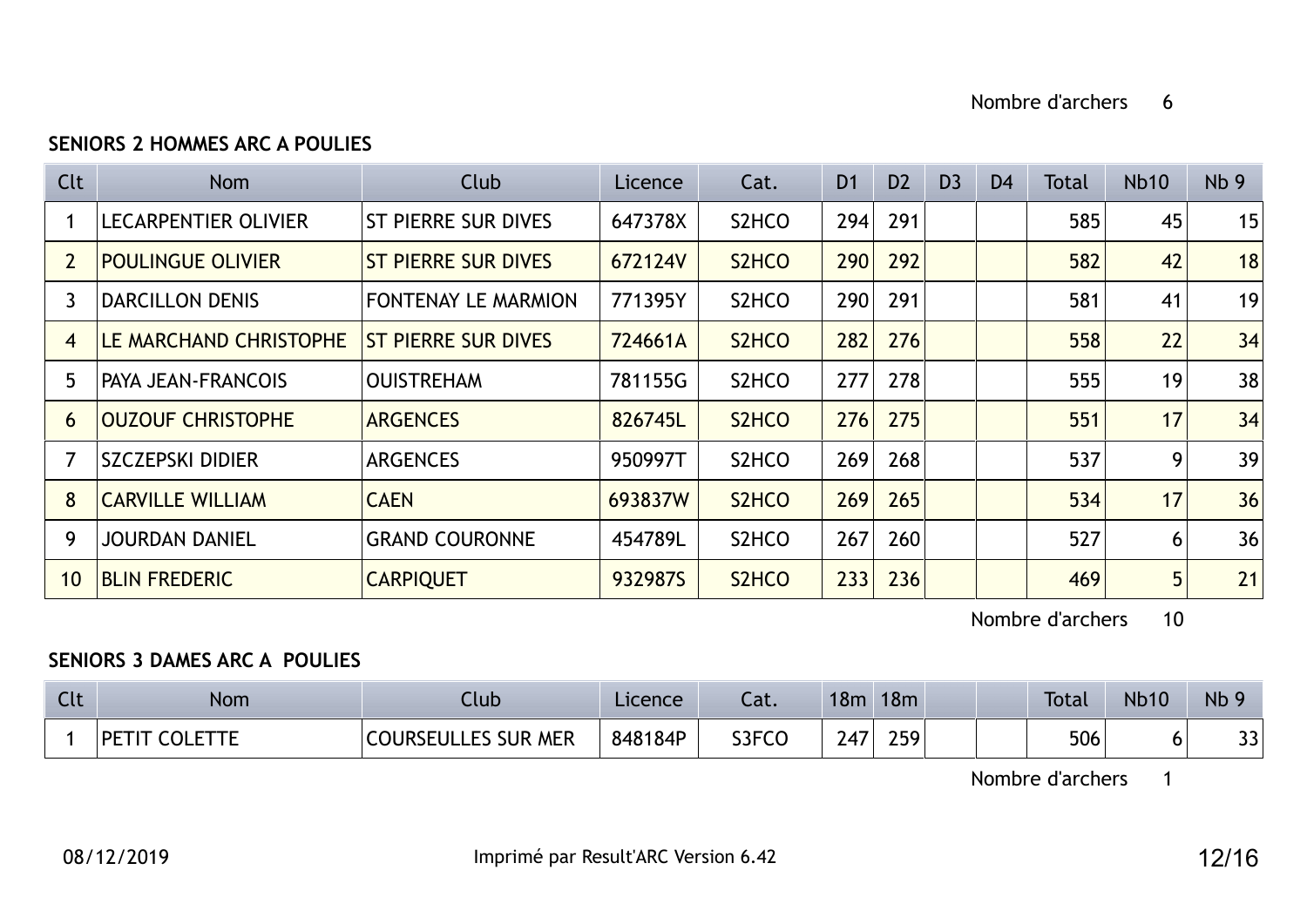#### SENIORS 3 HOMMES ARC A POULIES

| Clt            | <b>Nom</b>                 | Club                       | Licence | Cat.  |     | 18m 18m |  | <b>Total</b> | <b>Nb10</b>     | Nb <sub>9</sub> |
|----------------|----------------------------|----------------------------|---------|-------|-----|---------|--|--------------|-----------------|-----------------|
|                | <b>BARBANCHON PHILIPPE</b> | <b>COURSEULLES SUR MER</b> | 811840K | S3HCO | 284 | 277     |  | 561          | 24              | 33              |
|                | <b>MALDONADO HUBERT</b>    | <b>CARPIQUET</b>           | 872011N | S3HCO | 271 | 282     |  | 553          | 16              | 41              |
|                | <b>OUIN PHILIPPE</b>       | DOUVRES LA DELIVRANDE      | 761210C | S3HCO | 272 | 280     |  | 552          | 19              | 36              |
| $\overline{4}$ | <b>OLIVIER FREDERIC</b>    | <b>CAEN</b>                | 649975V | S3HCO | 273 | 274     |  | 547          | 14              | 39              |
|                | <b>PHILIPPE LUC</b>        | DOUVRES LA DELIVRANDE      | 932953E | S3HCO | 263 | 274     |  | 537          | 12              | 38              |
| 6              | LHOTE JACQUES              | <b>CAEN</b>                | 602669A | S3HCO | 258 | 272     |  | 530          | 15 <sub>1</sub> | 44              |
|                | <b>MARC JEAN PIERRE</b>    | <b>CAEN</b>                | 388189V | S3HCO | 264 | 250     |  | 514          | ⇁               | 33              |

Nombre d'archers 7

#### JEUNES DAMES ARC NU

| $\sim$<br>しいし | Nom                             | Club                                | Licence         | <u>ຳ</u><br>cal. | D1            | D <sub>2</sub> | D <sub>3</sub> | D <sub>4</sub> | <b>Total</b> | <b>Nb10</b> | Nb 9 |
|---------------|---------------------------------|-------------------------------------|-----------------|------------------|---------------|----------------|----------------|----------------|--------------|-------------|------|
|               | <b>CERISE</b><br><b>LEMARIE</b> | <b>VIL</b><br><b>SUR MER</b><br>ERS | 9194121<br>᠂╹∠∟ | ${\sf CFBB}$     | $\rightarrow$ | 193            |                |                | 366          |             |      |

Nombre d'archers 1

## JEUNES HOMMES ARC NU

| $\sqrt{14}$<br><b>NGL.</b> | Nom                     | Llub                       | Licence | Cat.            | D1  | D <sub>2</sub> | D <sub>3</sub> | D <sub>4</sub> | <b>Total</b> | <b>Nb10</b> | <b>Nb</b>     |
|----------------------------|-------------------------|----------------------------|---------|-----------------|-----|----------------|----------------|----------------|--------------|-------------|---------------|
|                            | <b>MONNERAYE MATHEO</b> | <b>COURSEULLES SUR MER</b> | 939103P | $\mathsf{CHBB}$ | 24. | าาง<br>77 I    |                |                | 468          |             | $\rightarrow$ |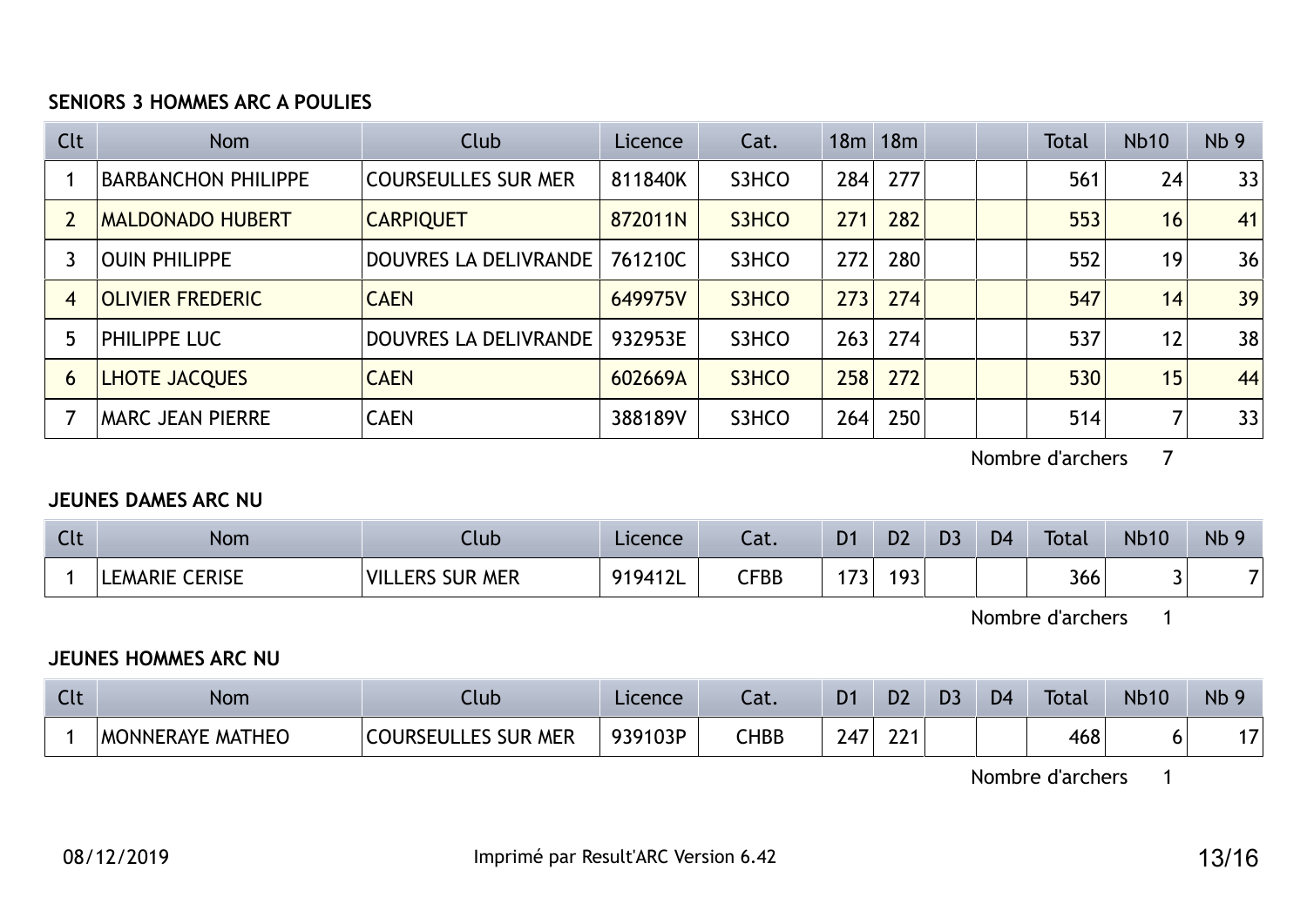## SENIORS DAMES ARC NU

| Clt            | <b>Nom</b>               | Club                         | Licence | Cat.        |     | 18 <sub>m</sub> 18 <sub>m</sub> |  | <b>Total</b> | <b>Nb10</b> | Nb <sub>9</sub> |
|----------------|--------------------------|------------------------------|---------|-------------|-----|---------------------------------|--|--------------|-------------|-----------------|
|                | <b>MARIE ELISE</b>       | DOUVRES LA DELIVRANDE        | 941140D | S1FBB       | 216 | 217                             |  | 433          | 6           | $\overline{7}$  |
|                | <b>SALLEY MAUREEN</b>    | <b>CAEN</b>                  | 982066N | S1FBB       | 212 | 207                             |  | 419          | 5           | 10              |
|                | <b>ROTROU ANNE MARIE</b> | <b>CARPIQUET</b>             | 909835B | S2FBB       | 199 | 215                             |  | 414          | 4           | $\overline{7}$  |
| $\overline{4}$ | <b>CHAZEL TATIANA</b>    | <b>DOUVRES LA DELIVRANDE</b> | 932505T | S1FBB       | 186 | 204                             |  | 390          | 4           | 10              |
| 5              | <b>LEPETIT CAROLINE</b>  | <b>VERSON</b>                | 938128E | S2FBB       | 182 | 189                             |  | 371          |             | $\overline{7}$  |
| 6              | <b>RICHEZ MARGOT</b>     | <b>SEES</b>                  | 934395X | S1FBB       | 158 | 190                             |  | 348          | 3           | 5               |
|                | <b>PORTA NATHALIE</b>    | <b>OUISTREHAM</b>            | 865945V | S2FBB       | 202 | 141                             |  | 343          | 4           | $\overline{4}$  |
| 8              | <b>GUILLOTTE AMELIE</b>  | <b>ARGENCES</b>              | 871148A | <b>JFBB</b> | 162 | 165                             |  | 327          | 4           | 5 <sup>5</sup>  |

Nombre d'archers 8

#### SENIORS HOMMES ARC NU

| Clt            | <b>Nom</b>                 | Club                       | Licence | Cat.               |     | 18m 18m |  | <b>Total</b> | <b>Nb10</b>     | Nb <sub>9</sub> |
|----------------|----------------------------|----------------------------|---------|--------------------|-----|---------|--|--------------|-----------------|-----------------|
|                | <b>HAMON ALAIN</b>         | <b>VERSON</b>              | 434787V | S3HBB              | 264 | 244     |  | 508          | 14              | 16 <sup>1</sup> |
|                | <b>DELIQUAIRE OLIVIER</b>  | <b>VILLERS SUR MER</b>     | 325021J | S2HBB              | 247 | 242     |  | 489          | 10 <sup>°</sup> | 18              |
|                | <b>DESCHAMPS SEBASTIEN</b> | <b>CONDE SUR VIRE</b>      | 839552G | S <sub>2</sub> HBB | 246 | 228     |  | 474          |                 | 13              |
| $\overline{4}$ | <b>BOISGONTIER HERVE</b>   | <b>ARGENCES</b>            | 744948B | S2HBB              | 226 | 239     |  | 465          | $\overline{4}$  | 18 <sub>1</sub> |
|                | <b>ANFRAY GILDAS</b>       | <b>FONTENAY LE MARMION</b> | 717158V | S2HBB              | 233 | 226     |  | 459          | 11              | 13              |
| 6              | <b>THOMAS JEAN-JACQUES</b> | <b>THURY HARCOURT</b>      | 386927Y | S3HBB              | 226 | 229     |  | 455          | 10              | 8 <sup>1</sup>  |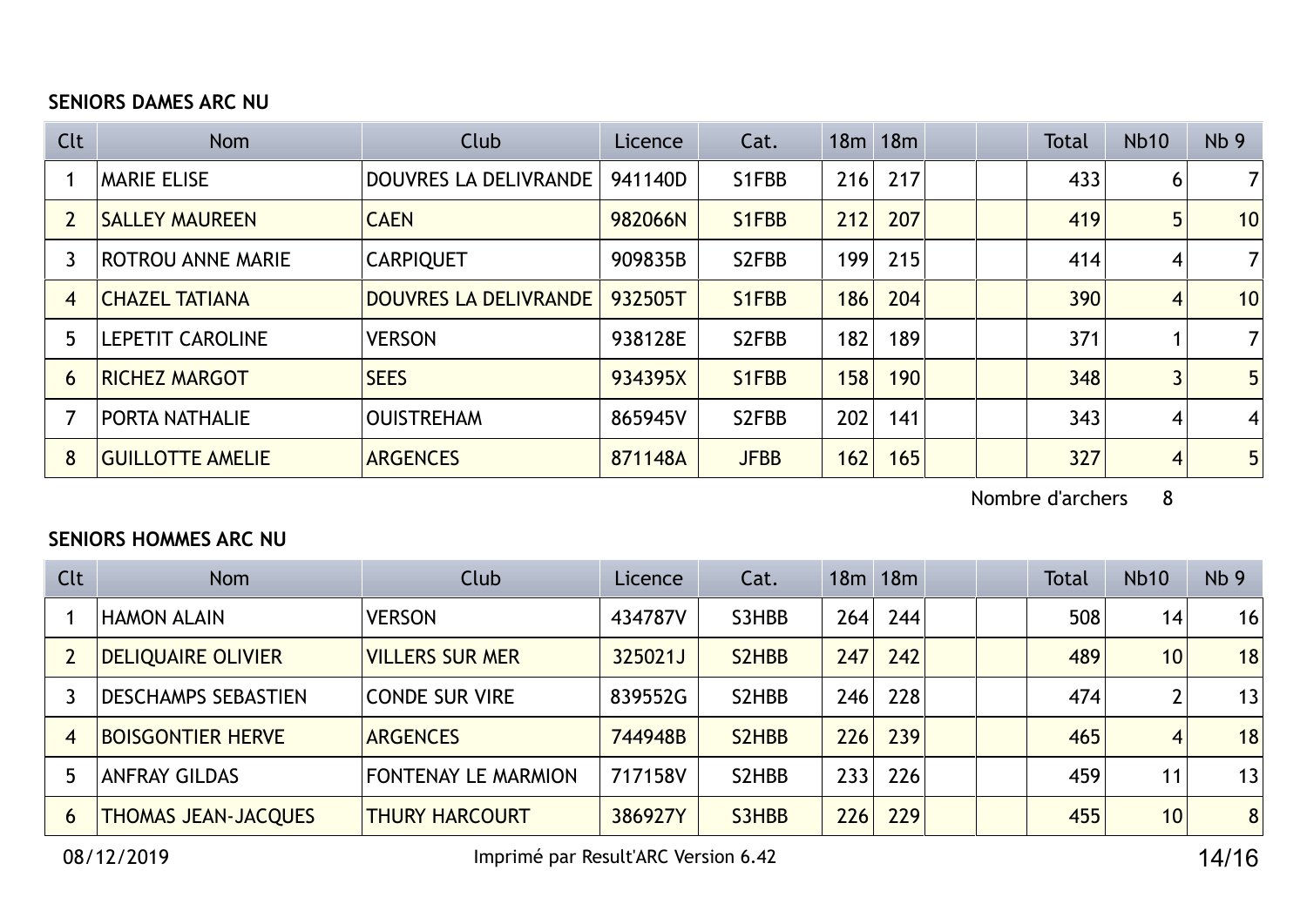|    | <b>SAILLY ARMAND</b>      | <b>ST PIERRE SUR DIVES</b>   | 411744Y | S2HBB | 228<br>221 | 449 |                | 8  |
|----|---------------------------|------------------------------|---------|-------|------------|-----|----------------|----|
| 8  | <b>SAMSON LAURENT</b>     | <b>VERSON</b>                | 913371V | S2HBB | 213<br>224 | 437 | 4              | 14 |
| 9  | <b>BIDEL BERNARD</b>      | <b>VERSON</b>                | 860504F | S3HBB | 220<br>209 | 429 | 5              | 11 |
| 10 | <b>ICHER YVAN</b>         | <b>VIRE</b>                  | 863830W | S3HBB | 207<br>218 | 425 | $\overline{2}$ | 8  |
| 11 | <b>MOREL MARC</b>         | <b>DOUVRES LA DELIVRANDE</b> | 848171A | S2HBB | 223<br>197 | 420 | 16             | 12 |
| 12 | <b>GONCALVES MANUEL</b>   | <b>ARGENCES</b>              | 464592S | S2HBB | 200<br>217 | 417 |                | 8  |
| 13 | <b>LEMARIE GILLES</b>     | <b>MERVILLE FRANCEVILLE</b>  | 956127U | S2HBB | 208<br>204 | 412 |                | 13 |
| 14 | <b>ROGER ALAIN</b>        | <b>VIRE</b>                  | 978509X | S2HBB | 205<br>191 | 396 | $\overline{3}$ | 8  |
| 15 | <b>SALHI KARIM</b>        | <b>VERSON</b>                | 959349W | S2HBB | 184<br>207 | 391 | $\overline{2}$ | 6  |
| 16 | <b>VICAIRE JEANMICHEL</b> | <b>MERVILLE FRANCEVILLE</b>  | 974551V | S3HBB | 151<br>186 | 337 | $\overline{2}$ | 6  |